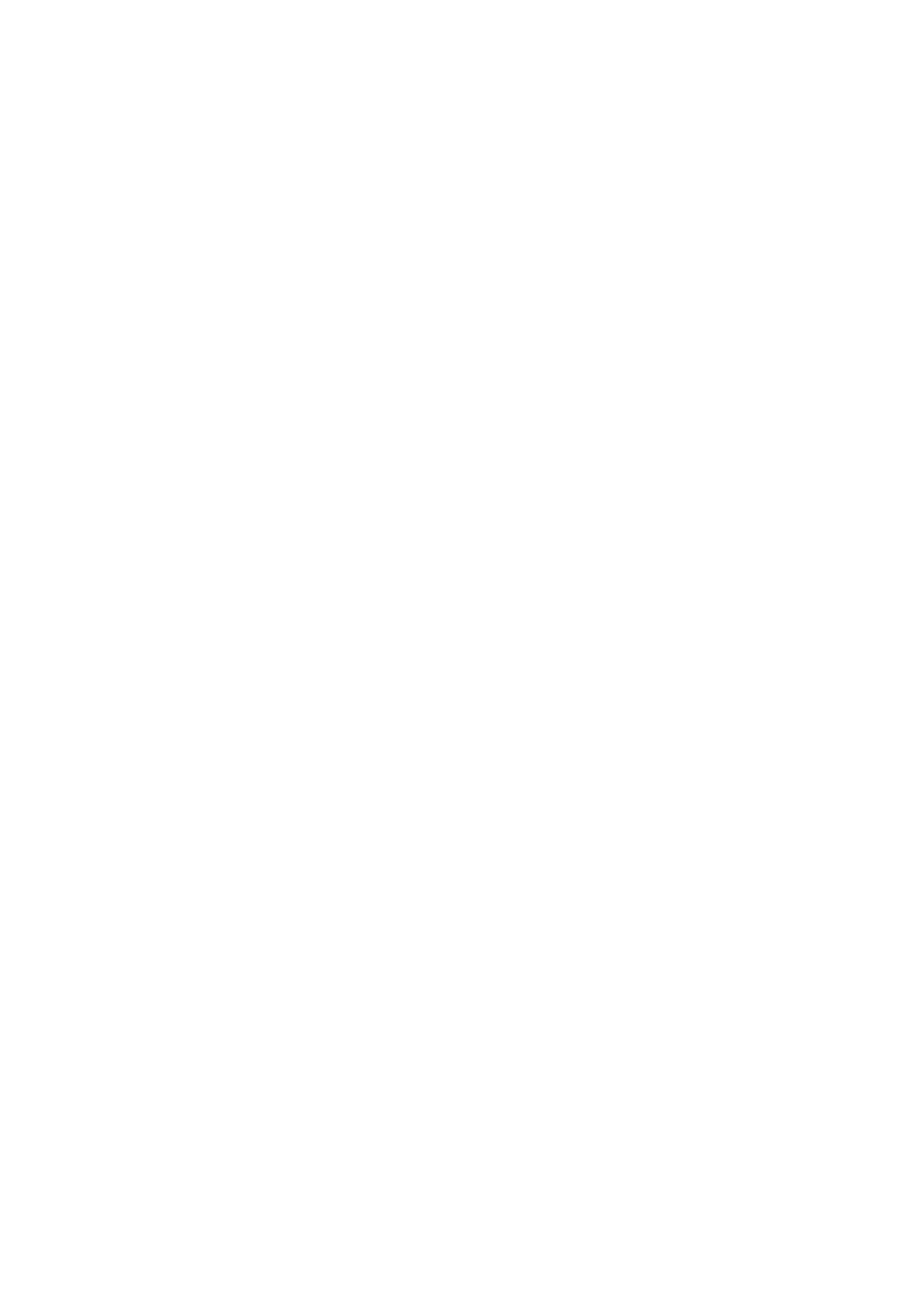## **Handbook of Summer Winter School at CEPT University (CEPT SWS) year 2018 - for Faculty**

## **Contents**

| C. Guidelines for preparing and submitting the budget of the course.  11          |  |
|-----------------------------------------------------------------------------------|--|
| D. Guidelines after the course is on board and submitting the actual expense.  12 |  |
|                                                                                   |  |
|                                                                                   |  |
|                                                                                   |  |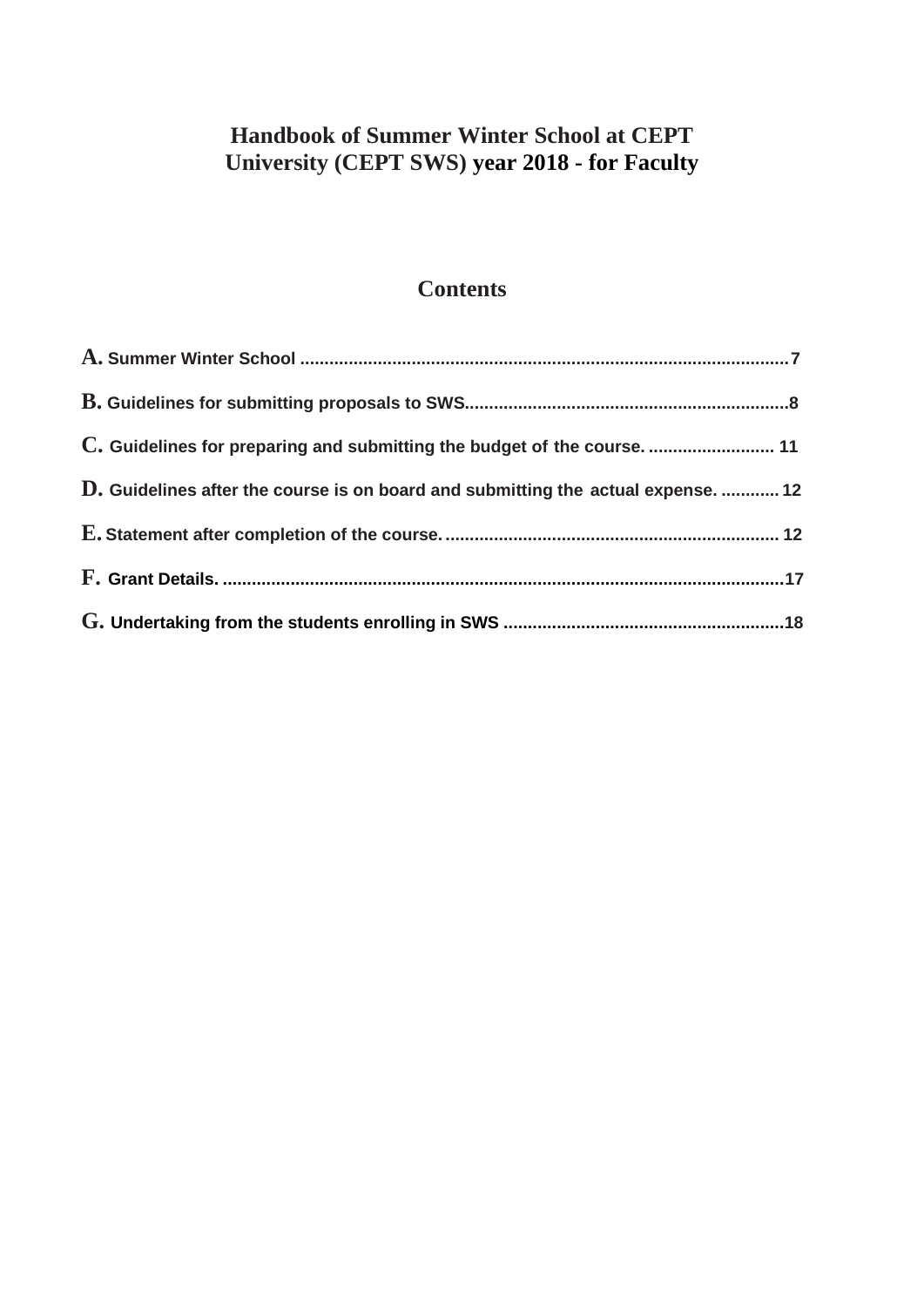# Step by step guide for a faculty to offer Summer Winter School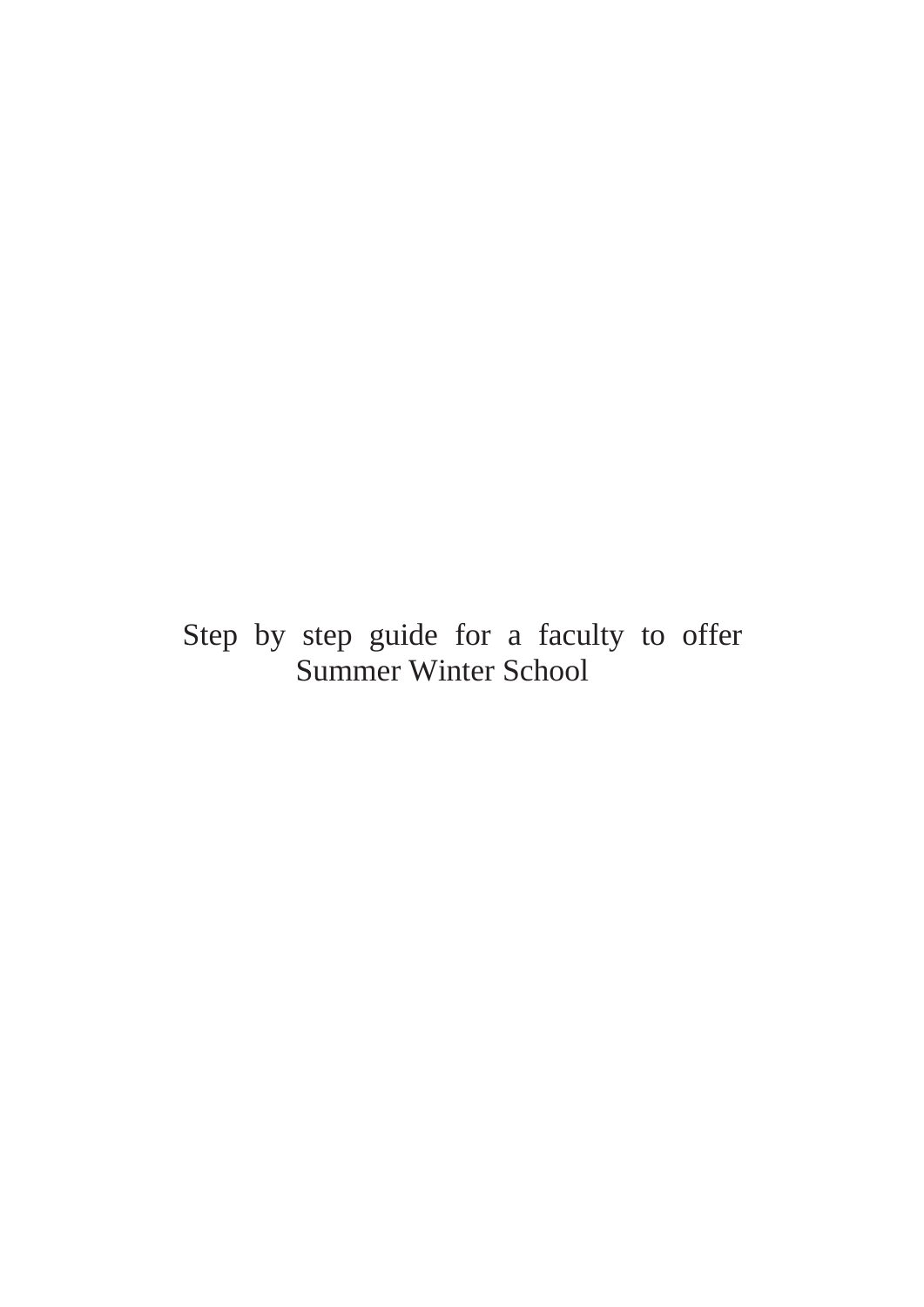

## **Propose the course (B)**

Define the objective of the course and give all required details in the proposal as asked in the portal. Define learning outcomes explicitly along with the course outputs, evaluation plans and breakups. Discuss the same with Dean of the faculty and Director-Summer Winter School. Timely submission of all the details will enable us to prepare the flyer and poster and will facilitate us to upload on website on the pre announced dates. Kindly note the plan uploaded on the portal will stand final. Any change on the same will not be entertained once the course is uploaded on the portal.



## **Prepare and submit the budget (C) (E)**

Prepare the budget in the line of the guidelines given and get it checked by SWS office. The budget needs to be considered precisely as it has direct financial implications on CEPT University. Faculty has to be well planned for Teaching assistant, Academic associate, material cost, rented equipment's, local visits, outputs, travels, hotels and experts to be called etc. Any other special requirements if needed, should be accounted in budget and should be intimated to SWS office well in advance. Without the budget submission, proposal cannot be considered. Budget once submitted and approved will not be revised on course allocation.



#### **Publicize your course**

SWS is making sufficient efforts to publicize all the courses, but it will also be required from your side to do the same. You can use any medium/tool (Facebook, Twitter, LinkedIn etc.) for the publicity of your course.



### **If course on board, contact the students (D)**

After the course is on board, you will get official invitation from CEPT University. You will also get the list of students along with their contact details enrolled in your course. It will be your responsibility to contact them and call upon the meeting for pre-requirement of your course. If it is travel based course, you will have to conduct frequent meetings with the students for travel plan and hotel stay.



#### **Book travel tickets and hotel stay (E)**

If it is travel based course, you will have to conduct frequent meetings with the students for travel plan and hotel stay. For tickets and hotel stay, you will have to contact SWS with your options. The required bookings will be done by CEPT Travel desk after the final approval of SWS.

5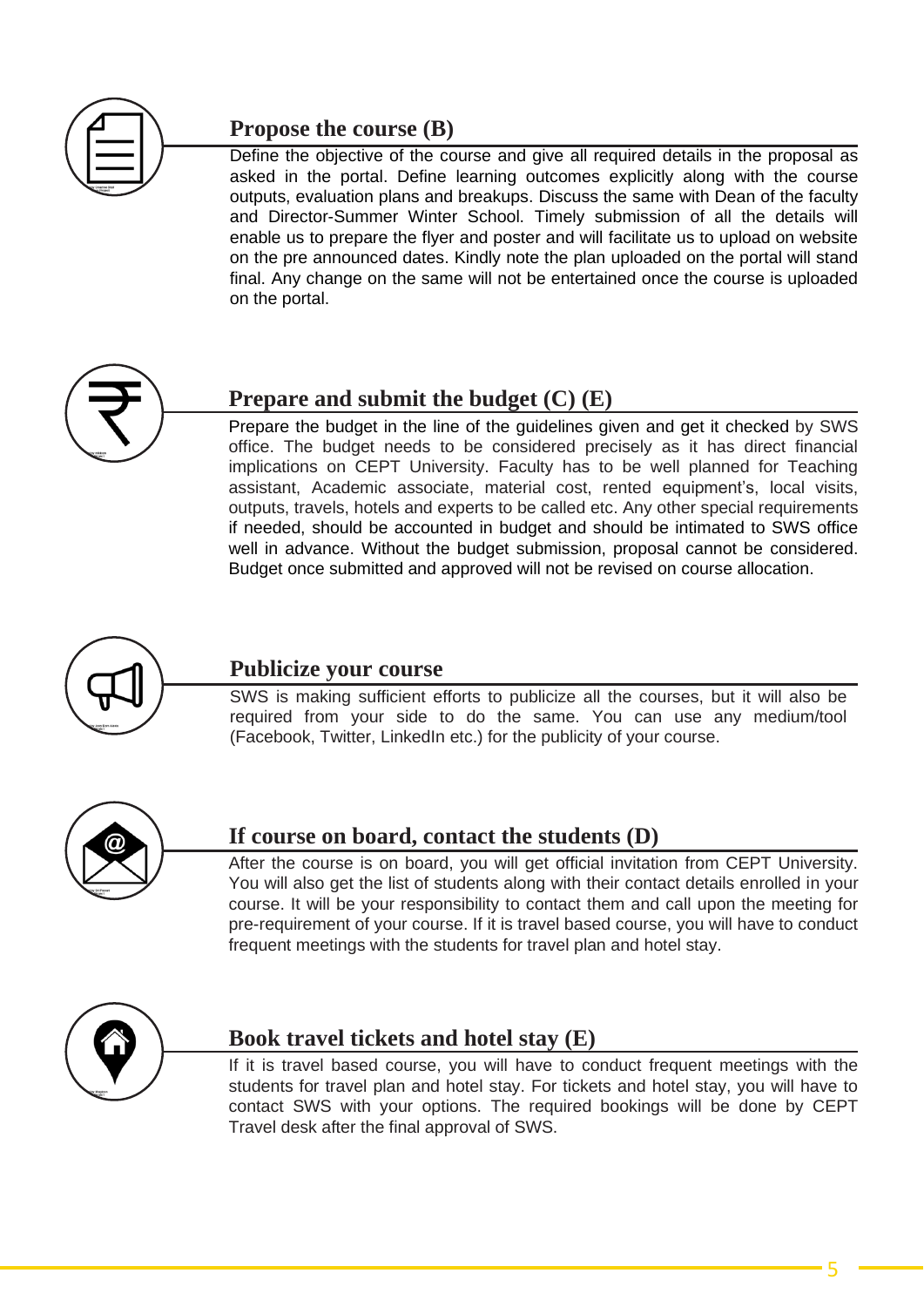

## **Fill up advance form if needed (D)**

Advance money if required against the course cost should be claimed before 20 days of the start of course. Advance form is required to be filled up, which is available with SWS.



#### **Starting the course**

On the day of start of the course, you will be given the kit from SWS. This kit comprises of Rules for students, Attendance Sheet and SWS Booklet.



#### **While course is on**

During the course, it will be appreciated if you send periodical blog or pictures so as to upload the same on CEPT website.



#### **On completion of course**

After the course is over, faculty is required to submit the final results of the students and output generated along with the compilation of the pictures/ videos related to the course. In case an exhibition is planned, the faculty will be informed well in advance. For exhibition, a standard format will be shared by SWS office. Faculty is requested to follow the same and take out the prints accordingly. It is required to avail the Stationery and Printing facility of CEPT University only.

#### **Submission of expense statement and course output**

The faculty has to keep all the original bills; boarding passes, hotel receipts etc., and will have to hand over the same to SWS office along with the summary of expenses for accounts purpose. Without that, accounts department will not be able to proceed for the said payment. Bills should be submitted within 10 days of the course completion. Late submission will not be entertained. The settlement of the bills will take around one month from the date of the submission of bills.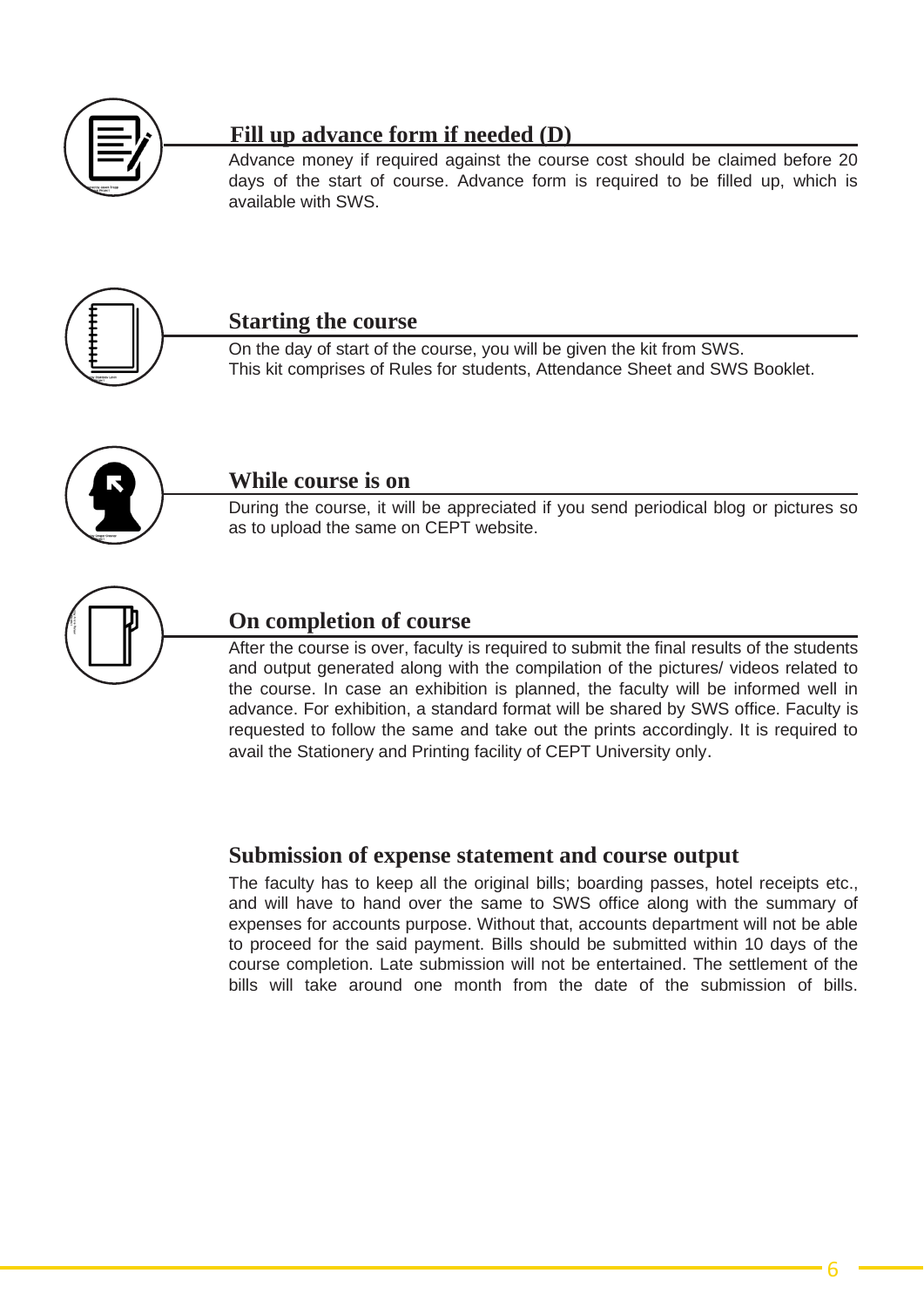# <span id="page-6-0"></span>**A.Summer Winter School**

The CEPT SUMMER WINTER SCHOOL (SWS) programs emerge from an acknowledgement of the value of learning from embodied experience. Planned as structured study courses, they hinge on the idea that the challenge of being in a new environment and actual on-site observations contribute to a great degree to the tacit learning processes.

The Summer Winter Schools (SWS) at CEPT University are opportunities for students to gain valuable learning experience that go far beyond the structured classrooms. Along with providing students and faculty an innovative and experimental learning teaching landscape, the SWS concept provides students an opportunity to learn by being immersed in diverse habitats. The habitats will be studied from a wide range of perspectives from infrastructure planning, to construction detail to spatial constructs.

Wide range of participation of students and professionals from varied backgrounds make the SWS courses more dynamic and rich multi-cultural learning environments.

The courses for the Summer School will be conducted in the month of May and June with duration of about 7 weeks. The courses for Winter School will be conducted during the month of December. The exact dates depend on the academic calendar of CEPT University and regular announcements will be posted on the website along with the required specific details.

#### **Objectives**

These programs differ from the regular semester ones in terms of structure, approach and content. The key words that capture the spirit of SWS are experimental, variety and innovation. They explore emerging areas, provide space to test new ideas and methods, facilitate in situ experience, help understand critical sites and situations, and create opportunities to learn by making. The courses in SWS are intense and are for a short period of two to four weeks.

#### **Orientation**

The hallmark of the SWS is their enriching variety. They achieve it by offering courses that cover a wide range of topics and issues and creating a diverse learning group by inviting students from different schools to apply for the courses. The intellectual environment is also enriched by bringing potential professionals, academicians, artists and other experts from across the country and abroad to teach. To attract more resource people from outside and make it convenient for them, the SWS encourages CEPT faculty to host courses with them. In such cases, the university teaching staffs often take a good part of the responsibility to administer the courses.

#### Courses

Faculties' help students understand the nature and orientation of the courses and enable them to make a well-informed choice. To achieve this, they explicitly state the objectives, mode of teaching or working, and learning outcomes of the courses up front. In the previous SWS, students have favored sessions such as workshops, activities that are installation oriented and require travel, and opportunities that provide acquisition of specific skills.

In coming years, this pallet would be expanded by offering more courses, that intellectually stimulates, involve multi-sensorial learning, focuses on specialized process and skill impartation. The SWS are unique opportunities to expand horizon of learning, interact with a large group of enthusiastic and talented students, practitioners and academicians, and showcase CEPT academic initiatives. Open to students from varied backgrounds, the courses become dynamic and rich multi-cultural learning environments. In years to come, the programs would explore new avenues and grow in strength.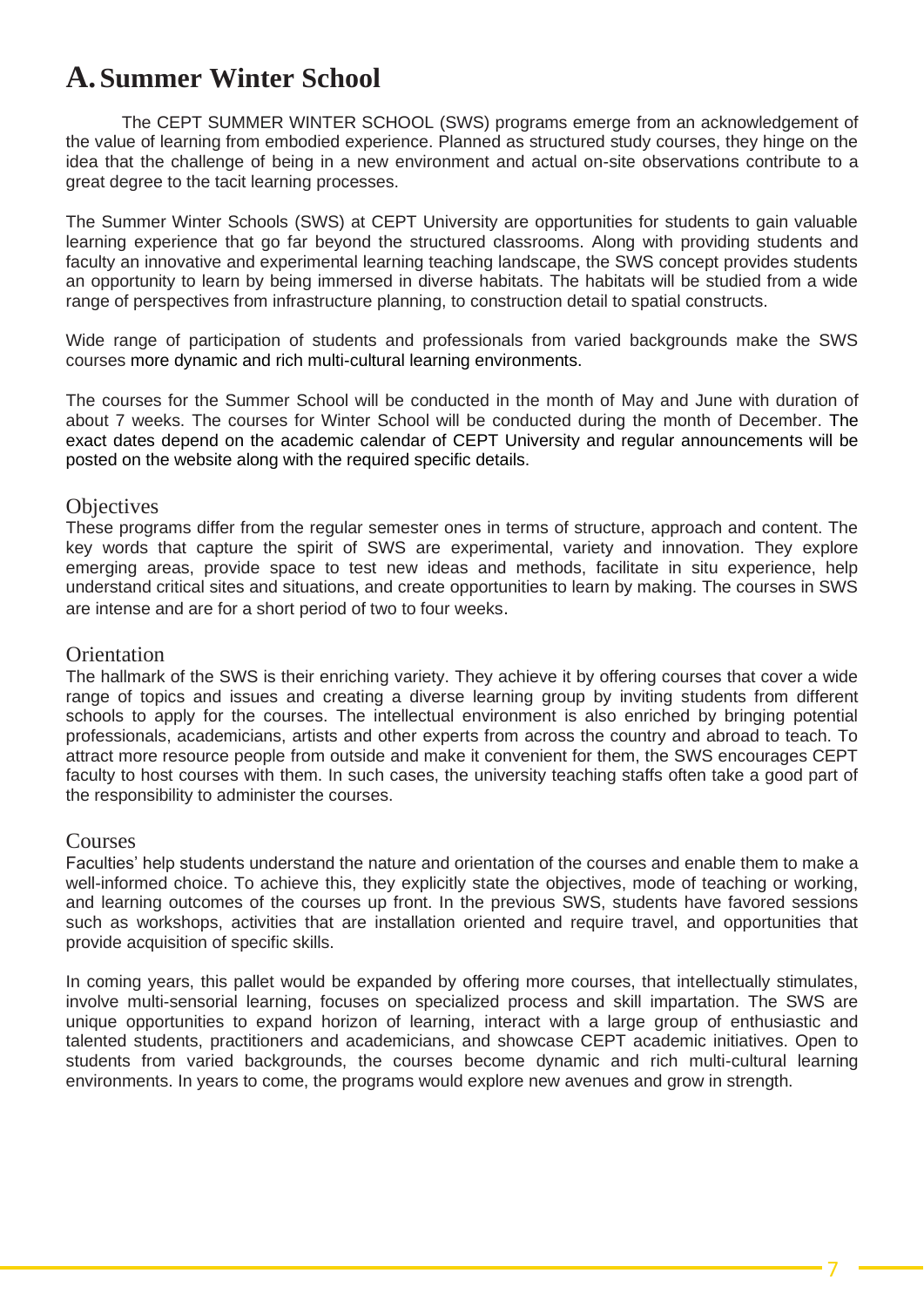## <span id="page-7-0"></span>**B. Guidelines for submitting proposals to SWS**

Proposals for summer and winter schools can be sent right through the year.

**1.** In order to propose a course for Summer Winter School, it is imperative for faculty members to have at least 5 years of experience after under graduation and 3 years of experience after postgraduation. Interested professionals/faculty members should send a mail to SWS office [\(summerwinterschool@cept.ac.in](mailto:summerwinterschool@cept.ac.in) to create a login id and also forward their resume)

**2.** Summer Winter Schools (SWS) are of short duration but intense in terms of content and exposure.

**3.** The SWS courses should be offered for a minimum of 4 days for a two credit course, 6 days for three credit course and 10 days for a five credits course with Saturdays as work days. The contact and preparatory hours per credit are 16 and 8 respectively.

- **4.** There is scope to have flexible contact hours.
- **5.** Proposal should contain the following information which can be filled online in the portal.
	- a) Inhabitation (Where would the course be conducted? Would it be under Faculty of Architecture/ Planning/Management/Design/Technology?)
	- b) Title of the course
	- c) Objective, description and learning outcome of the course.
	- d) Location of the course: Where would it be conducted? In CEPT University, does it involve Domestic or International travel or a combination of the two?
	- e) Credits
	- f) Does it involve collaboration with other institutions?
	- g) Work plan (elaborated schedule day wise) and contact hours of the concerned faculties
	- h) Methodology (lecture based/ Workshop based/Travel based/ Combination of any of these mentioned)
	- i) Apart from the registration fee, which would be determined based on the number of credits of the course, will it involve other expense for the students. What would be the approximate amount? (Material, travel stay, local travel, food, insurance, Visa)
	- j) Student deliverables (Output inform of booklet/ installations/prints/sketches etc.)
	- k) Student intake (Please refer below mentioned point 9)
	- l) Prerequisites, if any
	- m) Open for professionals? If yes, any criteria of experience years?
	- n) Requirement of Teaching assistant (TA)/Academic Associate (AA)/Student's Assistant (SA), please specify while finalizing the proposal and budget.
	- o) Picture related to course.
	- p) Details of instructor/s such as photograph, general information (to be filled in Separate visiting faculty form) and brief introduction of about 150 / 200 words.
	- q) Any other special requirement in terms of conducting the course or presentations

8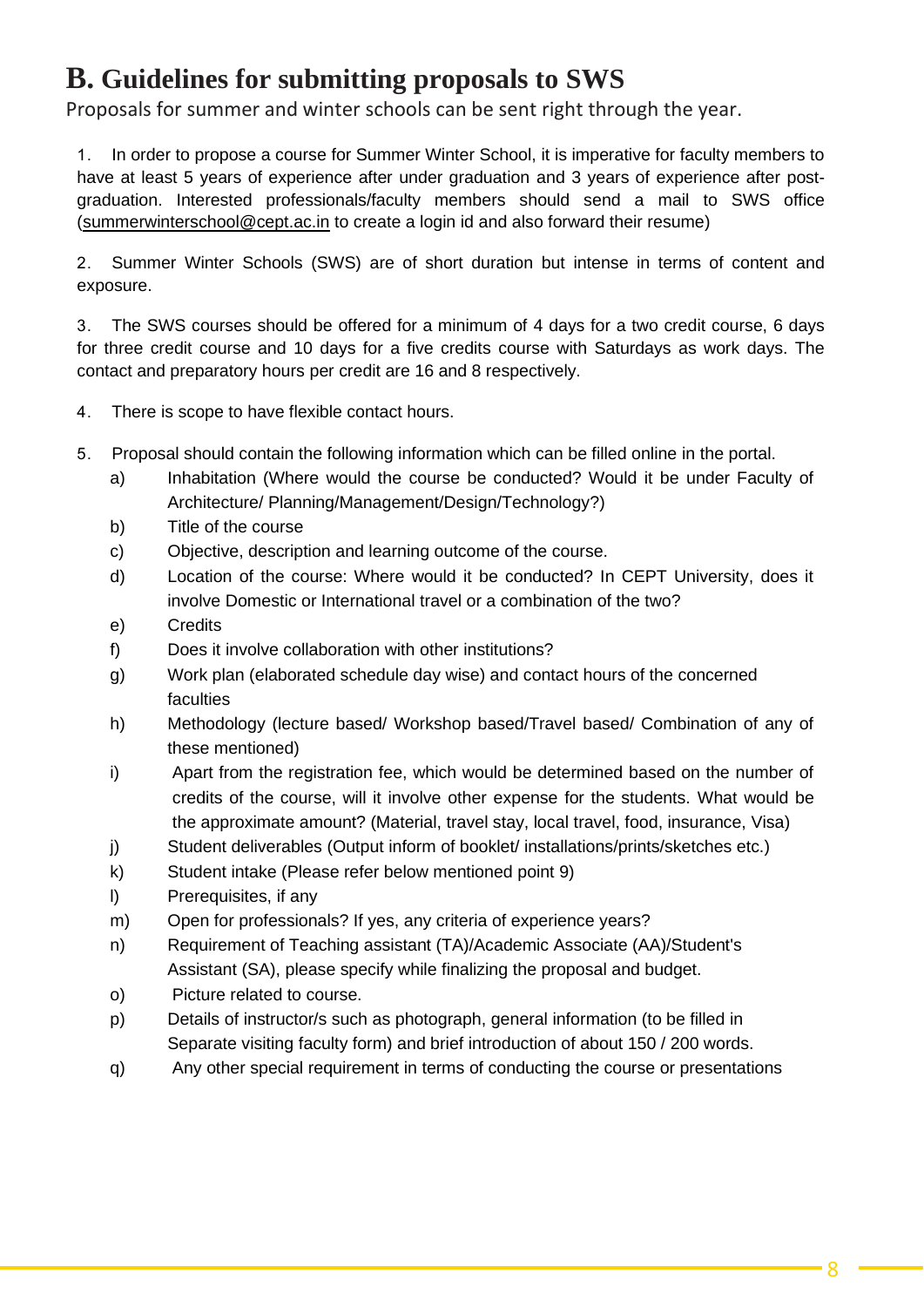#### **6.** Credit, Contact Hours and Preparation Hours:

Depending on the number of credits the course offers, the contact and preparatory hours would vary. Please refer the following table:

| <b>Course</b><br><b>Credits</b> | <b>Contact Hours</b> | <b>Preparation</b><br><b>Hours</b> | <b>Total Hours</b> |
|---------------------------------|----------------------|------------------------------------|--------------------|
|                                 | 32                   | 16                                 | 48                 |
|                                 | 48                   | 24                                 | 72                 |
|                                 | RC                   |                                    |                    |

- a. If course is offered by multiple instructors, the proposal should indicate the distribution of contact hours.
- b. If the 80 per cent or more of the course load is handled by a full time faculty member, he or she will get full credit for teaching the courses and the total hours would be accounted for as a part of their workload.
- c. In case the full time faculty member is sharing less than 80 per cent of the contact hours of the course, the teaching load will be calculated in proportion to their actual contact time with students.
- d. Experts' are those who are invited as resource persons and spend less than a day in the SWS courses. Other invited resource people will be considered as visiting faculty members. **Not more than 20% of expert hours will be permitted.**
- **7.** Special Notes for Faculty Members/Professionals interested in proposing the course
	- a. The remuneration for the faculty members is based on the years of experience an Individual has after the completion of the Undergraduate degree as per the norms set by the CEPT University.
	- b. If an International faculty member wishes to propose a course, then a TRC (Tax Residency Certificate) of the faculty member residing in a foreign country will be required, to avoid double taxation.
	- c. SWS office would be providing the supporting Visa letters for the International travel based courses to the respective faculty members. However, the entire visa procedure/Visa Application and the other documents required to file the visa, will have be arranged by the concerned faculty themselves. Please note,, we do not provide all arrangements for travel, stay or any other expenses for an AA/TA participating in travel based courses, will have to be managed by the course instructor or the participating AA/TA themself.
	- d. In case if the faculty members are travelling outside Ahmedabad for the SWS courses(Within India/Outside India) along with their family members then any additional expenses pertaining to the same needs to be borne by the Individual faculty member. CEPT University would not bear any additional expenses of the same.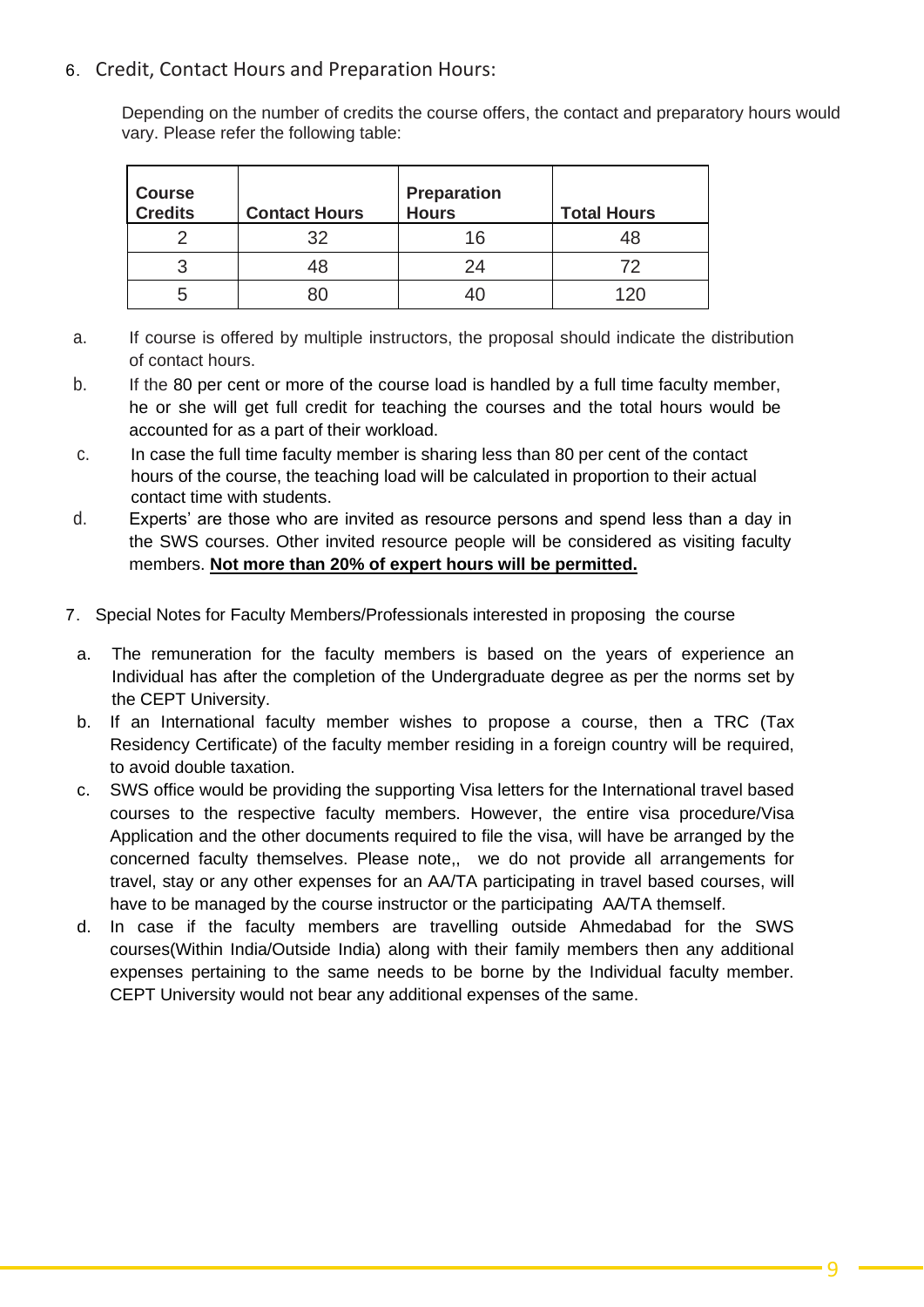#### **8.** Student intake

The following Minimum Student intake has been worked out based on the financial feasibility of courses. However, these numbers might change depending on the Course and University budget.

|                                 | <b>CEPT/Visiting Faculty</b> |                           | International Visiting<br>Faculty |                           | AA                                      |
|---------------------------------|------------------------------|---------------------------|-----------------------------------|---------------------------|-----------------------------------------|
|                                 | <b>One</b><br>Instructor     | Two<br><b>Instructors</b> | One<br>Instructor                 | Two<br><b>Instructors</b> |                                         |
| Course on<br><b>CEPT Campus</b> | 10                           | 20                        | 20                                | 30                        | <b>Additional 10</b><br><b>Students</b> |
| Travel based:<br>Within India   | 20                           | 25                        | 25                                | 35                        | <b>Additional 10</b><br><b>Students</b> |
| Travel based:<br>Outside India  | 20                           | 30                        | 30                                | 40                        | *Additional 10<br><b>Students</b>       |

\*For Travel based International courses No Travel, Stay, DA or any other expenses are given are to AA

\* The above number of the students are subject to the available budget for a said course

#### **9.** Important instructions for Travel based courses

- a. Faculties conducting a travel based course need to design the work plan financial add-ons in detail and approximate cost for the students well in advance to avoid any kind of misunderstanding at the later stage among the students and as well as the University.
- b. It will be helpful if the faculty members can locate good and affordable places to stay for students. However, this is not compulsory.
- c. Faculty members have to take the responsibility of completing all formalities such as VISA, Travel, Hotel booking, Internal transfers etc. CEPT has in-house travel desk that will facilitate the travel requirements for all the faculty members. CEPT members, please refer the travel policy set by the University, which was circulated by the Registrar via email dated August 25, 2015.
- d. Only if the course gets adequate number of students, as mentioned in section 7, the SWS will notify the course. The faculty members, after receiving the Notification, can proceed with travel and other arrangements through the travel desk and Summer Winter school office.

e. No Travel/Stay/DA is provided to the Experts invited for the course.

If you have any further query please contact Summer Winter School office.

#### **10.** Remuneration for the Visiting Faculty & Experts:

The remuneration of course instructors will be decided by Deans of respective faculty as per SWS norms in proportion to their contact hours as proposed at the time of proposal and subsequent approval. Curriculum Vitae of the faculty members are required for course approval.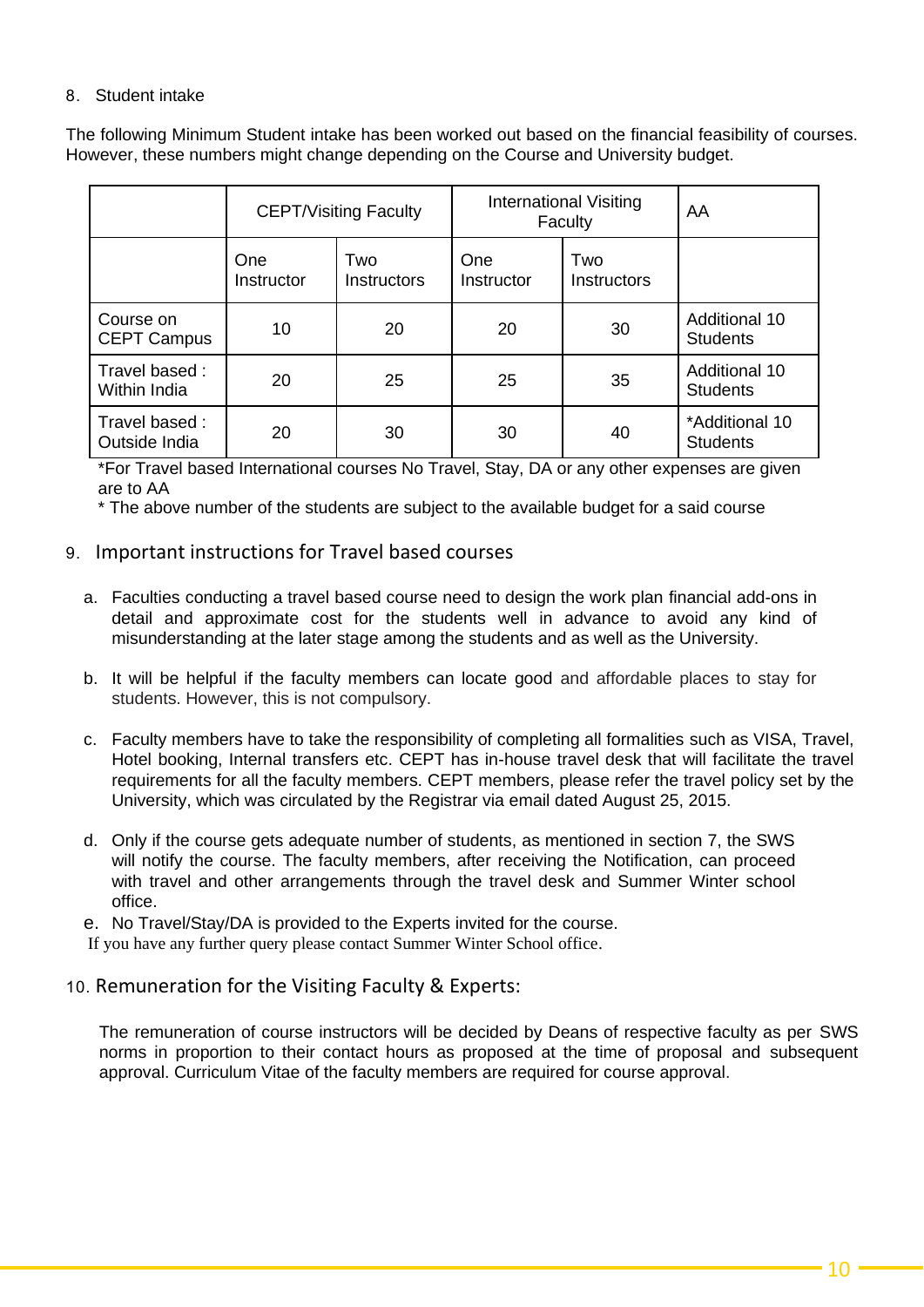## <span id="page-10-0"></span>**C. Guidelines for preparing and submitting the budget of the course**

When the course is announced, along with the proposal, budget file is needed to be submitted by faculty. The reason to do this is to have the proper planning and smooth functioning of the financial aspects in the course. Faculties are responsible for the costs of their own courses except the University spaces. They will have about 50% of the fees collected for the course towards the expenses related to the course.

Following points whichever applicable are considered while working out the budget. The faculty will have to submit the estimated cost under each head:

- a. Material cost (for work shop based course)
- b. Printing cost (For exhibition purpose only, templates will be shared, otherwise soft copy of the outputs preferred) Note: Printing of course output in form of a book (booklet/coffee table/report) will have to be done under CEPT University Press.
- c. Stationery required.
- d. Local travel if needed to be done (for field visits in and around Ahmedabad, as per CEPT Travel norms)
- e. Renting any equipment/ hall/ speakers/generator/ any other things
- f. Experts( if invited from outside Ahmedabad, then their travel, stay and airport/ station pick up-drop off)
- g. Books or any other reading material for the students. Books to be ordered in consultation of SWS & CEPT library.
- h. Any other (needed to specify clearly)
- i. Air/Rail/Bus/ Taxi fare (As per CEPT Travel norms)
- j. Stay in hotel (As per CEPT Travel norms)
- k. VISA and insurance charges for course faculty
- l. Airport/station pick up- drop off (As per CEPT Travel norms)

The budget form will be sent through mail where in faculty is required to fill up and revert back. For travel norms: refer point E.

In addition to that, the remuneration will be added for the visiting faculty/Teaching Assistant/ Academic Associate/Experts as per CEPT University norms which will be done by Summer Winter School office and will be communicated the same to you.

Please note: Submission of budget for the course is mandatory requirement for acceptance of the course.

The budget submitted will be approved by the Dean of the respective Faculty in consultation with Summer Winter School Office.

If the budgeted amount is not in compliance with CEPT University rules, Summer Winter School Office will get back to you for the clarification and might suggest some modifications. If you have any query regarding the same, you can approach Director-Summer Winter School.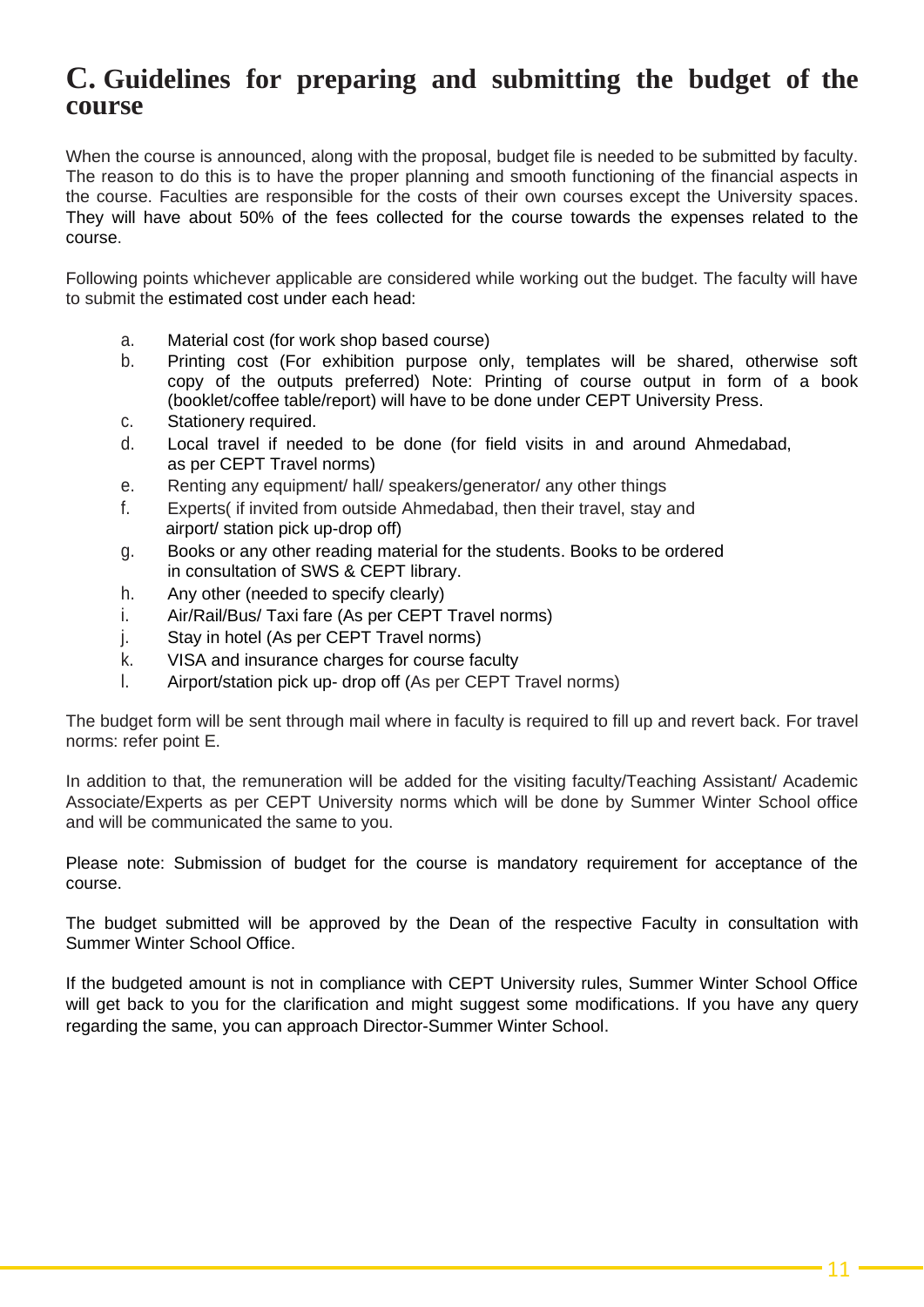## <span id="page-11-1"></span><span id="page-11-0"></span>**D. Guidelines after the course is on board and submitting the actual expense E. Statement after completion of the course**

1. Summer Winter School will send a confirmation mail of the course on board along with the details of the students enrolled in the course. It is required to have immediate interaction with the students, either through mail/Skype/ classroom meeting etc and brief them regarding work plan or any other respective queries. Please note: Neither the faculty nor the University is responsible for the VISA, Travel, and Insurance, Stay, Entrance fees etc of the students.

2. Contracts between the institutes, if needed, should be done in consideration with Summer Winter School along with the required details.

3. CEPT Finance Department will require at least requires two week for preparing the remuneration cheques for the Expert.

4. If there is specific requirement of space/ projector/ computer etc, it should be communicated well in advance with Summer Winter School Office. Whatever is possible from the University, will be provided.

5. Hotel, inter-city travel and other travel needs will have to be booked using the CEPT Travel desk. Their bills are paid directly by CEPT as per the University norms. Prior permission is required if you are not using the CEPT travel desk. (Please refer CEPT travel policy)

6. The Stationery items should be purchased from SNEHA stationeries at CEPT University as the bills are paid directly by CEPT University. This expense should be budgeted before the course announcement.

7. If books/reading materials are needed for your course, the request has to be sent to CEPT University Library after notifying the same to Summer Winter School Office. The books should be procured through CEPT University Library. Online purchase of the books or any other reading material is not allowed. This expense should be budgeted before the course announcement.

8. Advance cannot be availed against remuneration. But CEPT University can facilitate advance of 70% of the budgeted amount for off campus expenses, material purchase etc for which the bills have to be produced at the time of account settlement. For Travel based course,100% DA as per University norms can be availed as advance

Please note: The template of Advance form is available with Summer Winter School, which is needed to be filled and reverted at least 15 days prior to start of the course. Kindly drop the mail on [summerwinterschool@cept.ac.in r](mailto:summerwinterschool@cept.ac.in)equesting to send the Advance Request form.

9. On the day of the start of the course, Summer and Winter School with provide you the set of important documents containing Student's Rules and Attendance sheet. Faculty will be required to mark the attendance daily and submit the same along with the grades to Summer Winter School office within 7 days of completion of the course.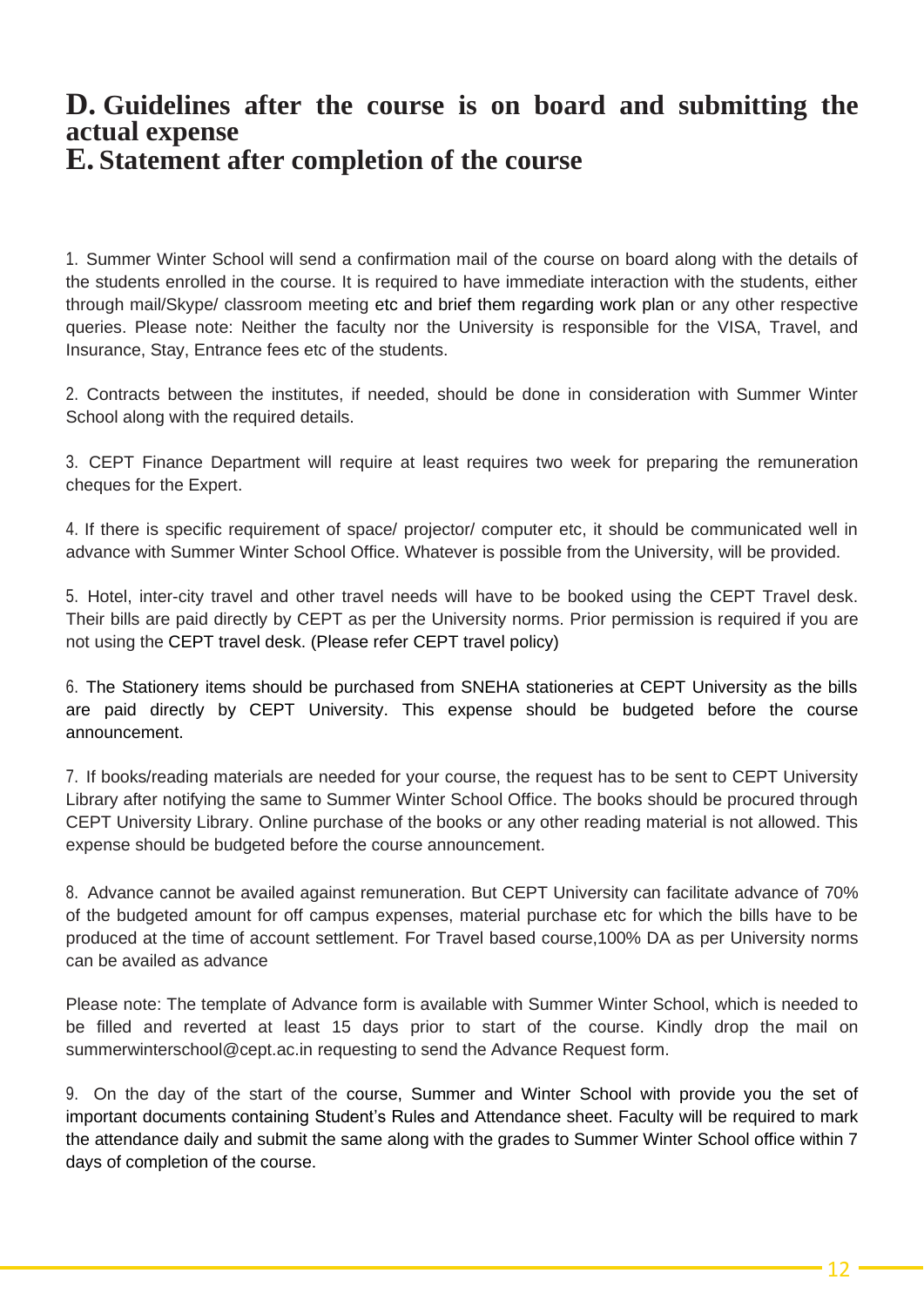10. It is responsibility of the faculty to decide the suitable output of the student's work in the form of booklet, installation, prints, sketches etc. This will be displayed during the exhibition that is normally held after completion of winter school. The student's deliverables will also be shared with CEPT Outreach Department, CEPT Portfolio, CEPT Library and CEPT Archives Department. Please note that ownership of Intellectual Property such as teaching materials, outputs, products, etc. developed by the full-time and adjunct faculty members, visiting faculty, academic associate, teaching associate, students and others participating in the Summer & Winter school programs of CEPT University, including visitors, with the significant use of funds or facilities administered by CEPT University will vest with CEPT University. (Your contract is governed by the law of the country i.e. India. Any non-compliance with any legal requirements may result into termination of your contract without any notice or compensation in lieu there- of. Any dispute under this contract shall be subject to jurisdiction of courts in Ahmedabad only Gujarat, India).

11. Course instructors are required to submit result of the students within a week after the end date of the course.

12. Course instructors are required to submit travel/ course expense reports within 7 working days of the course completion. Summer Winter School office will send the template of the expense report which you can fill and revert with the original receipts (original boarding pass, train/bus tickets, hotel bill, taxi bill) attached. Final settlement of the payment will be done after the submission of results, course outputs and original bills. SWS office will require one week to compile the same and finance department will take minimum 10 working days for clearance of the bills and the payments.

Please note:

a. Purchase of IT related items such as mouse, pen drive, hard drive, projector, lap

top etc. are not allowable expenses under SWS courses and it will be under the faculty's own account.

b. Entertainment expense, if at all incurred, should be borne by the faculty only. No such claim should be made while submitting the expenses statement.

c. The Course instructor's remuneration cheques will be cleared from the finance department once we receive the final accounts/expenses of the course along with the summary and the original bills. The remuneration can be withheld, if output and learning outcome are not submitted by the course faculty. If there is any query filling up the same, you can contact summer winter school office.

d. It is requested to adhere to the budgeted expenses, as once finalized and submitted in the Accounts department, it will be difficult to alter the course expenses

e. In case of a travel based courses (Within India/Outside India) once the tickets are booked for the course and if any cancellations/amendments are require to be made for the same, then the additional expenses pertaining to it needs to be borne by the respective faculty member. CEPT University or SWS would not bear any expenses pertaining to cancellations/amendments.

(Separate document with all the relevant details will be sent through SWS office)

For faculty members &/or staff travelling for Summer Winter School, the Director of Summer Winter School at CEPT will need to approve all travel related expenses. No travel booking shall be done for any Summer Winter School program without approval from the Director Summer Winter School.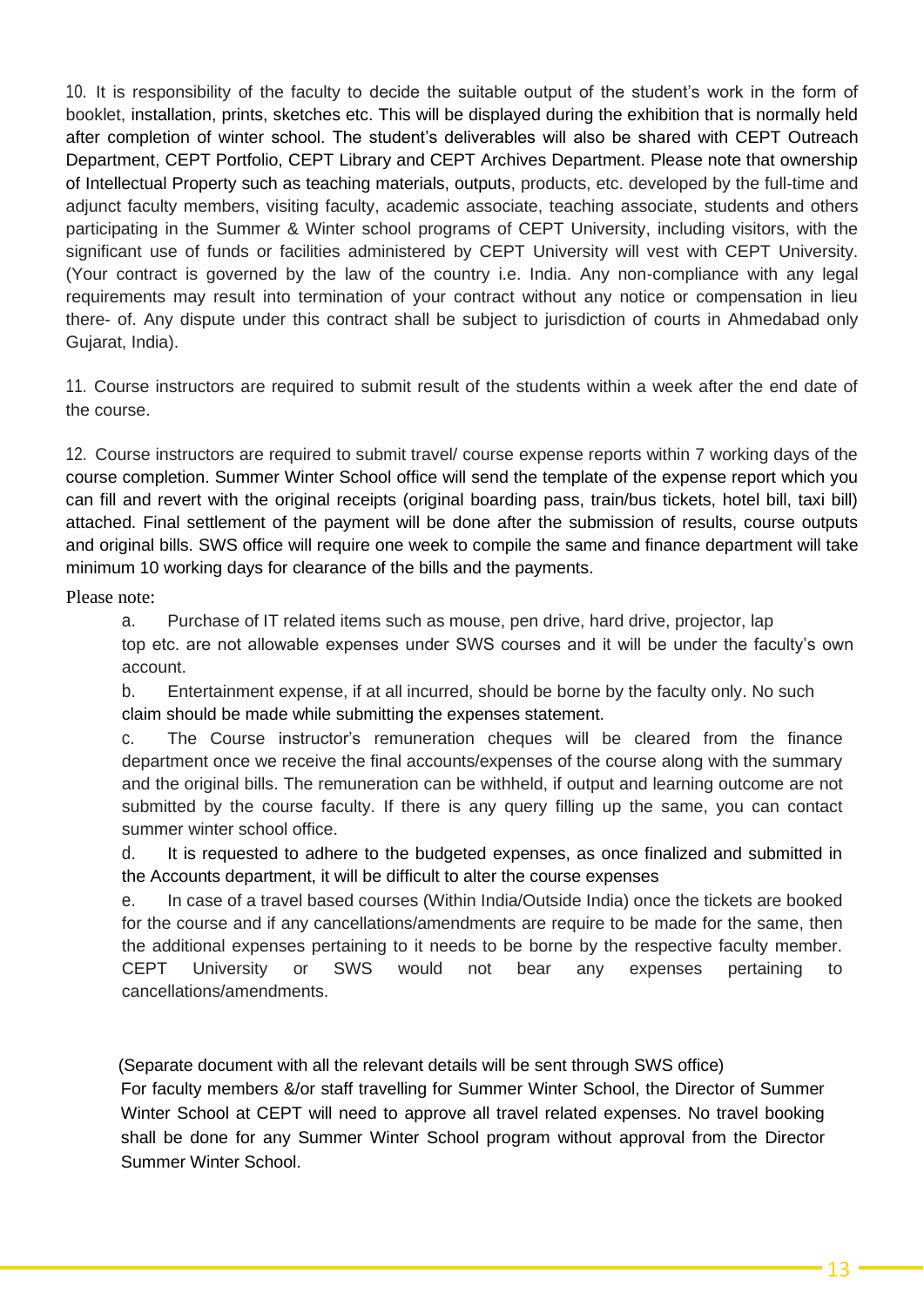## **Rules for the students/ professionals enrolling in SWS**

Following rules and regulations shall govern registration, conduct of courses, and evaluation of students, examinations and maintenance of discipline in all programs under Faculty of Architecture, Faculty of Design, Faculty of Management, Faculty of Planning, and Faculty of Technology. These rules shall be for students registering for all Winter/ Summer School courses at the CEPT University.

These rules are effective from September 10, 2013. The clause related to Professionals in the Eligibility is added from 25th Feb-2015.

#### **1.** Eligibility**:**

The Summer /Winter School courses are open to all students who have passed 12th grade or equivalent and who are currently enrolled in the University or Institution for college education. Non- CEPT students need to submit a bonafide certificate from their institute via email to [summerwinterschool@cept.ac.in.](mailto:summerwinterschool@cept.ac.in)

 The Summer /Winter School courses are now open to the professionals who have acquired their Bachelor's /Master's Degree after December-2013. They need to submit their Degree Certificate and the letter from the current organization with which they are associated via email to [summerwinterschool@cept.ac.in. A](mailto:summerwinterschool@cept.ac.in)ll the below mentioned rules that are applicable to the students are applicable to professionals as well.

#### **2.** Process of Registration and allocation of courses:

1. A student can register for courses only after (s)he has paid the fees as per requirement. For registration, log on to sws.cept.ac.in or go to ceptsws.in and refer the registration manual.

2. A student registering for Summer /Winter School courses can take maximum of 8 credits and minimum of 2 credits. The fees will be charged per credit basis for Summer / Winter School courses. Fees do not include any expenses the student may incur for the materials, field visits, travel, and related expenses.

3. There will be 5 preferences in the registration form. Student needs to choose all the preferences carefully as it will be presumed that all those courses are of his/her choice. It might be possible that the preference that has been chosen would be either oversubscribed or undersubscribed, in either of the cases Summer Winter School office will take the decision along with the consent of Dean of the concerned Faculty and Academic Director of CEPT University.

4. After the 1st round of registration is over and if any of the courses are oversubscribed, the courses will be allocated to the students through the special algorithm prepared for summer/winter school which is depending upon their preferences given while registration.

5. If the courses are undersubscribed, it will be the joint decision of Summer/Winter School Office, Dean of the concerned Faculty and Academic Director of CEPT University to continue with the course or to stop the same. In any of the cases, the preferences given will govern the course allotment. Once the courses opted by the students are getting closed due to insufficient registrations, students will be asked to choose one from the list of the courses having vacant seats.

6. The courses allocated to the students will not be changed through any personal request.

7. The Professionals will be allocated courses based on the screening of the documents, by the concerned faculty of the course opted.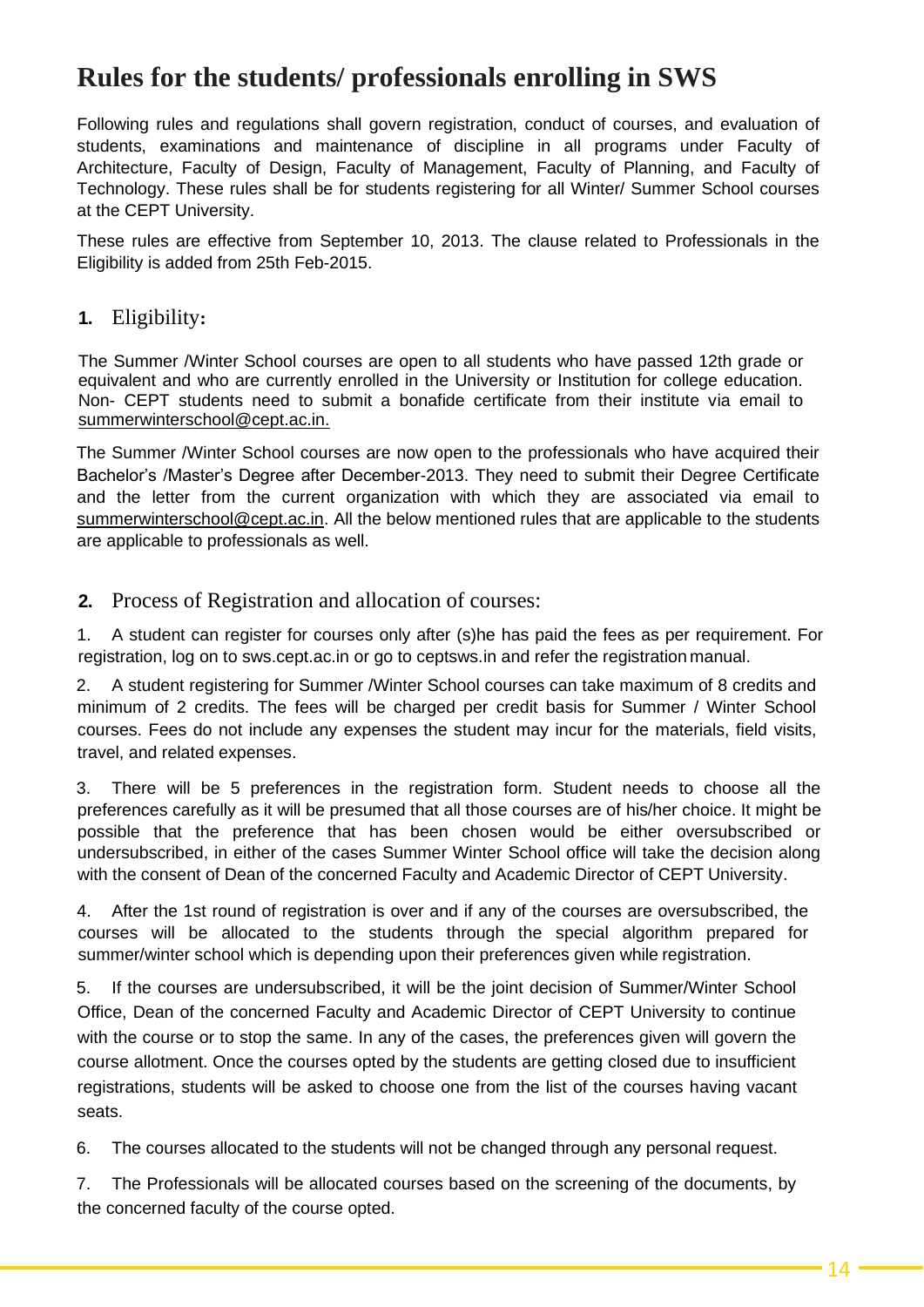8. Once the course is allocated, it is student's responsibility to meet the concerned faculty before the commencement of the course. If the concerned faculty calls for a meeting and a student cannot attend the same, he/she should inform the faculty and try to get the if relevant information from his/her colleague enrolled in the same course.

#### **3.** Refund policy

University has formulated a refund policy which implies to External students / Professionals and UG - 2014/2015 and PG - 2016 only. The refund policy shall be applicable as per the time frame in which the refund request has been received by SWS office (Details are mentioned in student's hand- book and on website)

#### **4.** Attendance

- a. Minimum attendance requirement to earn the credits for the SWS course opted is 85%.
- b. Student who are found not attending the course, will be marked "FAIL"

c. In the event of prolonged illness/hospitalization, minimum attendance requirement to earn the credits for a course is 70%. The medical certificate has to be submitted on the day of joining back after the medical leave. This certificate will be verified by the Doctor on campus. The student or his/her parents must intimate the concerned Faculty about illness / hospitalization as soon as it is practical but before the date of joining back.

d. Students missing out on evaluation or assessment on medical ground or other unavoidable circumstances will have to be kept on "HOLD", until they complete all requirements of the course, within one week of completion of respective SWS course. Thereafter, the result of the student will be marked "Fail", if (s) he does not complete the requirements within the stipulated time.

e. Any exceptional cases not meeting the above requirements will be reviewed by a committee constituted by Academic Director, Dean and Summer Winter School Office along with the concerned faculty. Dean may act on the recommendation of the committee.

f. If a student is observed attending any other course apart from the allocated one, strict action will be taken against him/her.

**5.** Grading System and Assessment:

The grading policy for all the courses offered in Summer / Winter School program will be As per the University norms and same shall be included in the transcript along with the credits earned.

The methods of evaluation may be, by way of written examination, assignment, and objective test, presentation, seminar, performance, installation or any combination thereof as per the discretion of the concerned faculty in charge of the course and must be included in the course outline given to students during announcement of course or during class hours.

Note: GPA/NGPA status will be decided by Academic Director, Dean of the faculty, course instructor and Director, SWS.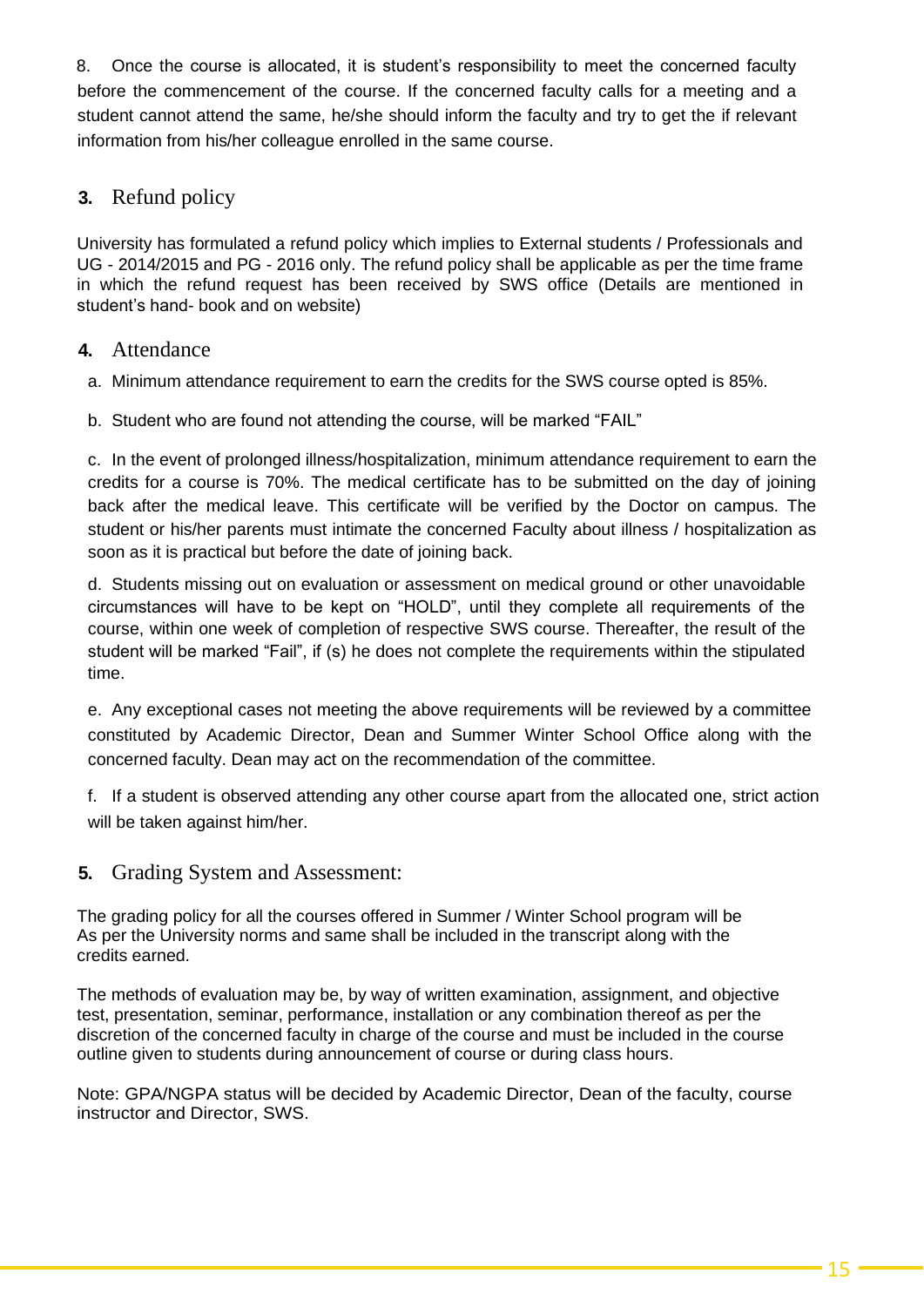#### **6.** Appeal

If any student feels that the interim or final result in any course is erroneous or unfair, the student should first contact the course instructor to resolve the issue within five working days of the announcement of the relevant result. If issue remains unresolved, the student may appeal to the Academic Director and Dean of the Faculty, within 7 working days of the announcement of the relevant result. The Academic Director will constitute an appeal panel and will act on the recommendations deemed necessaryandgivethedecisionin 7workingdaysafterapplication.

#### **7.** Award of Certificate of Satisfactory Completion of Course (For Non ` CEPT Students/ Professionals)

- a. A student must have cleared the course with the grades as per CEPT University norms before the award of the Certificate of Satisfactory Completion of Course and issuance of certificate from University.
- b. The Dean of the Faculty and Director of Diploma Certificate Office of CEPT University will be the signing authority for the award of the Certificate.
- c. Provisional certificate will not be provided.

#### **8.** Discipline

a. High standard of discipline is expected from all the students. Basic guidelines for the code of conduct have been included in the agreements signed by the Students and Parent/Guardian, at the time of admission. Any infringement of the laid down norms will result in disciplinary action and if needed leading to expulsion from the CEPT University. A Committee appointed by the Dean of the concerned Faculty will examine the case or cases and submit recommendations to Dean. The Dean in consultation with President/ Academic Director will act on the recommendations as deemed necessary.

- b. Any indecent behavior or an act of mental or physical torture to any fellow student shall be considered as a serious act of indiscipline and will attract severe punishment.
- c. No student will indulge in ragging of any form, on/off the campus. A reported alleged case of ragging will be processed as per guidelines laid down by Government of India.
- d. Smoking is prohibited in the Campus

#### **9.** Additional rules for the students opting for travel based course:

• The University reserves the right to make changes to the Program or travel (if required) at any time and for any reason, with or without notice, and the University shall not be liable for any loss whatsoever to me by reason of any such cancellation or change. The University is not responsible for penalties assessed by air carriers that may result due to operational and/or itinerarychanges.Anyadditionalexpenseresulting from the above will be paid by thestudent.

• Students are financially and logistically responsible for aspects related to air /rail tickets, local travel, visa & insurance (in case of international field visits), food and other incidental expenses.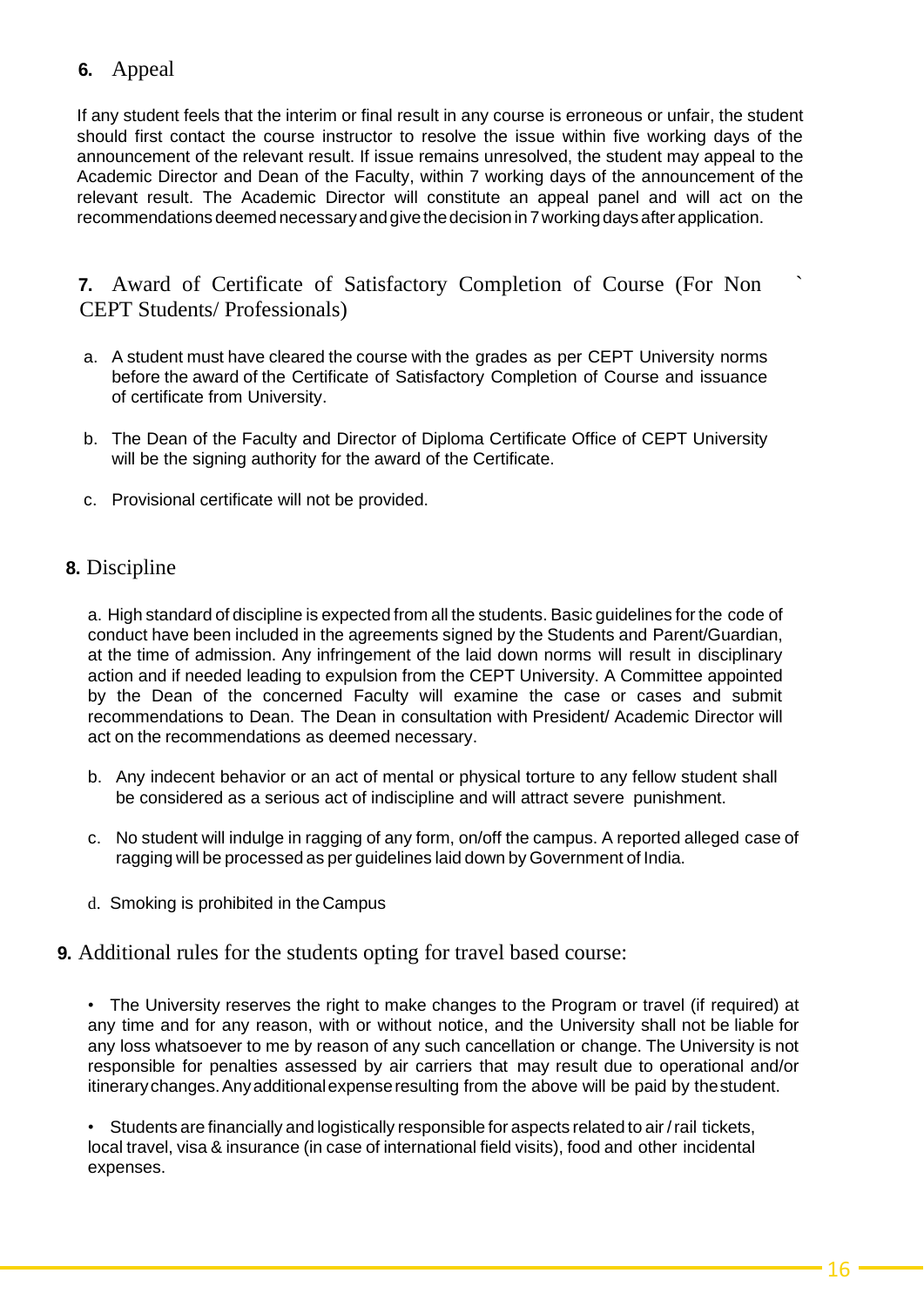• Passport: For international travel, you must have a passport in your possession, valid for up to 12 months past your return date. This requirement, though, varies from country to country. If you do not currently have a passport with this validity, you should apply for a new passport immediately

• VISA: Trips to international destinations will require visa. Students planning to apply for International travel are advised to proceed themselves of the visa requirements of the country of their destination. Students may be required to travel to the Embassies or Consulates of the countries to get the visa. University will provide all the documents pertaining to the VISA requirements. University will not be responsible for acquiring the VISA.

• Insurance: Any CEPT Student, Non-CEPT Student or Professional will need to make their own arrangements.

• Field Visit Expense: Efforts have been made to provide approximate expense related to the field visit outside Ahmedabad. Field visit expense within India is based on III rd A/C railway fare, shared accommodation, and food. Field visit expense outside India is based on the economy airfare, shared accommodation, food, museum fees, internal transport, visa fee and insurance. Actual cost related to the field visit may vary from the figure mentioned in the poster, depending on various factors like time of booking.

## <span id="page-16-0"></span>**F.Grant Details**

CEPT University has introduced a need based grants for the bonafide students of CEPT University (UG - 2014/2015 and PG - 2016 only) enrolling in the courses of Summer Winter School. (Details are mentioned in student's handbook and on website)

Application form for availing the grants can be downloaded from CEPT Website.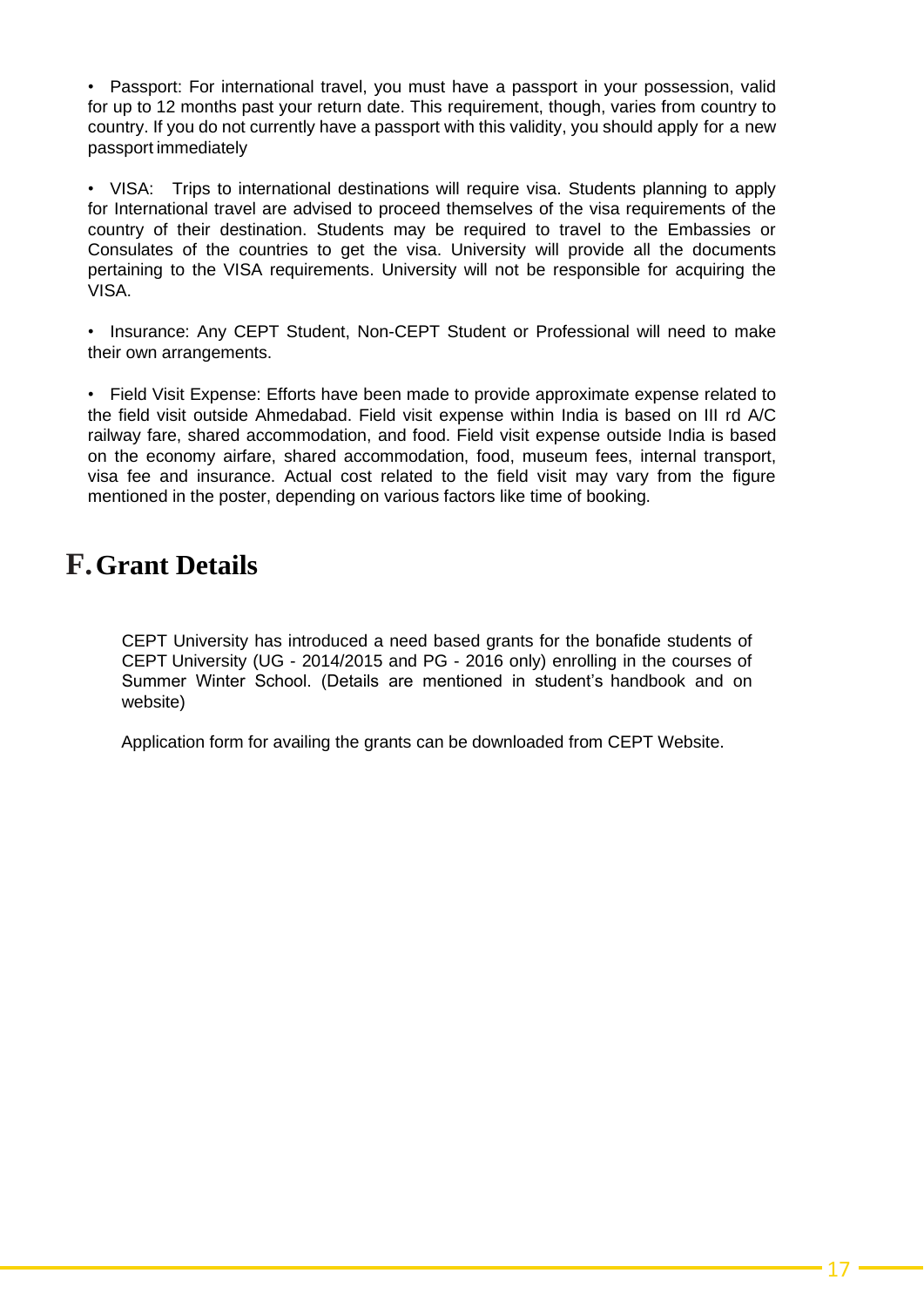# <span id="page-17-0"></span>**G. Undertaking from the students enrolling in SWS**

1. I will not indulge in to:

- a. Ragging of any kind as the same is prohibited by law;
- b. Willful defiance of orders & instructions issued from time to time;
- c. Any activity individually or collectively which may obstruct smooth administrative functioning or which is in contravention of pronounced university policy;
- d. Create any obstacle in the smooth running of the courses;
- e. Insubordination to Faculty & Staff directly orindirectly;
- f. Carry out any unlawful activity.
- 2. I will maintain:
	- a. Correct personal behavior & conduct towards all while inside classes/studios, workshops, laboratory, office, in / off campus.
	- b. Sense of proportion & balance during extracurricular activities.
- 3. I will abide by:
	- a. Any instructions & directions issued by the faculty & administrative authorities in the letter & spirit intended;
	- b. Have in possession identity card issued & produce the same on demand;
	- c. Manage any funds placed at my disposal economically, truthfully & submit accounts at laid down schedules;
	- d. All teaching sessions of the course(s)offered;
	- e. Attend site visits assigned & prepare site reports thereof.
- 4. I fully understand that
	- a. The Summer & Winter Schools are regulated similar to academic semesters;

b. During the Site Visit (s) / Field Survey (s ) and Project work I am required to carry out work on my own & independently, and these sessions are regulated similar to academic behavior on campus.

5. I understand and agree that the University reserves the right to make changes to the Program or travel (if required) at any time and for any reason, with or without notice, and theUniversity shall not be liable for any loss whatsoever to me by reason of any such cancellation or change. The University is not responsible for penalties assessed by air carriers that may result due to operational and/or itinerary changes, regardless of whether the University makes a flight arrangement. Any additional expense resulting from the above will be paid by me.

6. I understand that, CEPT University neither commits nor proposes to obtain any approval, endorsement, rating or recognition from any non-statutory organizations.

7. I hereby indemnify and agree to keep the CEPT University, its management, faculty, and staff fully indemnified against all claims, loss or damage whatsoever in respect of death, injury, disability or any loss or damage whatsoever arising from any cause in connection with themy participation therein.

8. I hereby certify that the information provided by me is true to the best of my knowledge. For International Students Only (Points 9 Through 13)

9. I will be a student at CEPT and undertake the courses as indicated in my registration form.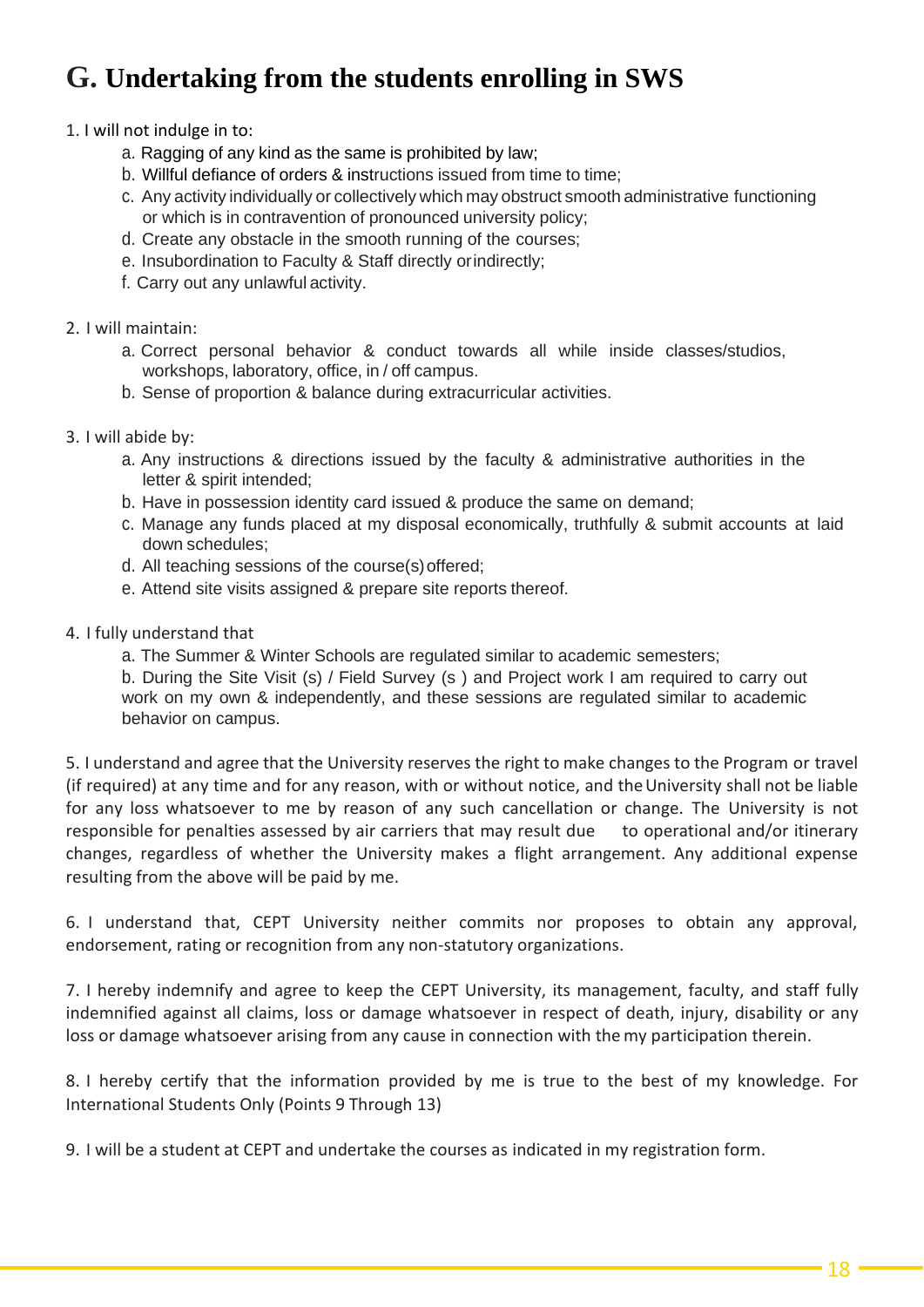10. I agree to adhere to the provisions of the visa granted to me by the Government of India and CEPT University. The University and/or any of its staff, employees and agents are not to be held responsible for my actions that may be in violation of the above mentioned provisions and agreements.

11. I represent and warrant that I will be covered throughout the Program and throughout my stay in India by a policy of comprehensive health and accident insurance which provides coverage for illnesses or injuries I may sustain or experience. I hereby release and discharge the University from all responsibility and liability for any injuries (including death) illnesses, medical bills, claims, damages, bills, charges or similar expenses I incur as a student.

12. I further represent and warrant that I have no condition, physical or mental, which requires special medical attention or accommodation during my participation in the Program.

13. I understand and agree that the University reserves the right to make changes to the Program or travel (if required) at any time and for any reason, with or without notice, and the University shall not be liable for any loss whatsoever to me by reason of any such cancellation or change. The University is not responsible for penalties assessed by air carriers that may result due to operational and/or itinerary changes, regardless of whether the University makes a flight arrangement. Any additional expense resulting from the above will be paid by me.

It will be understood that the student registering for summer winter school has gone through the above mentioned Rules and agreement and shall abide by it.